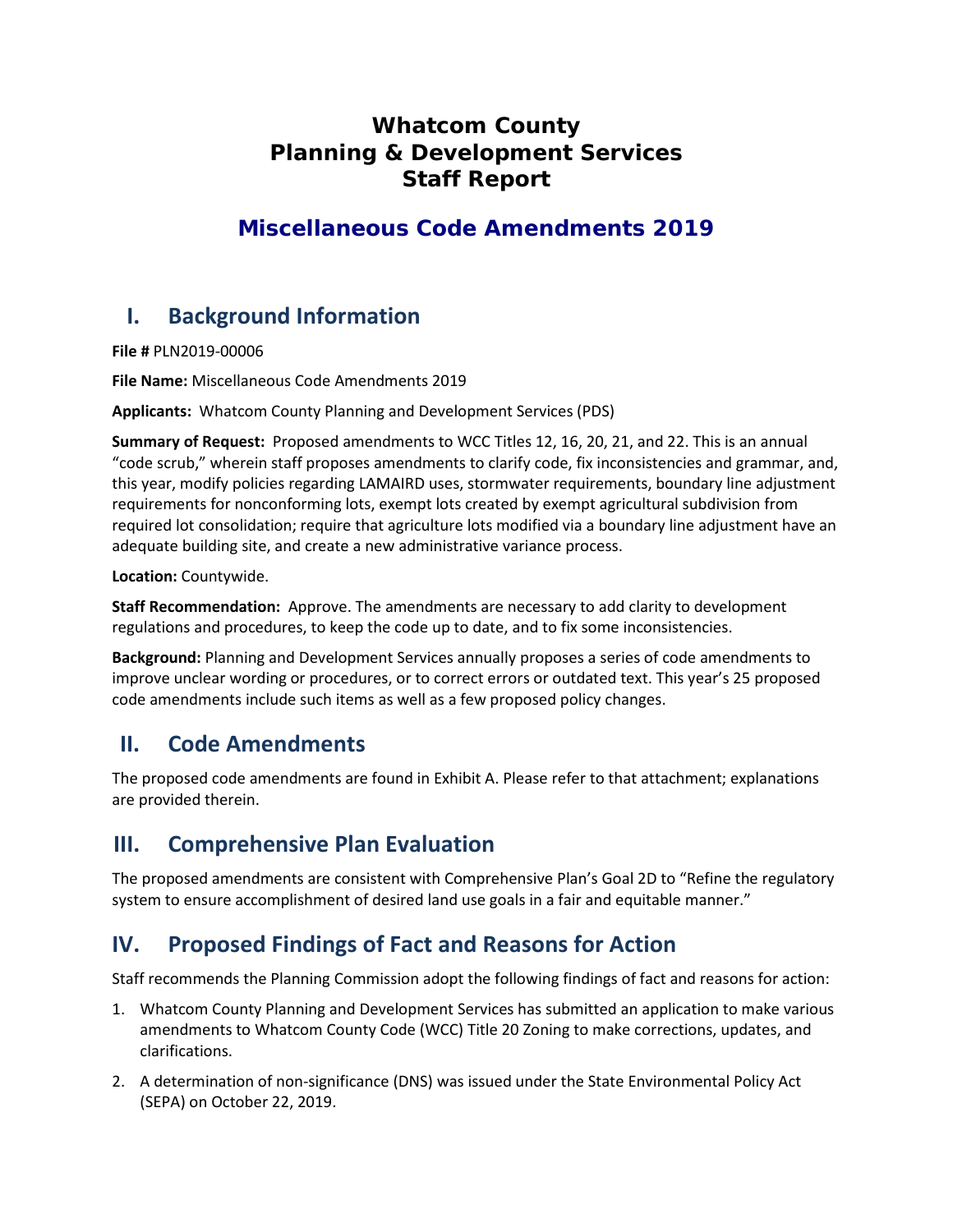- 3. Notice of the subject amendment was submitted to the Washington State Department of Commerce on October 10, 2019, for their 60-day review. No comments were received.
- 4. The Planning Commission held a duly noticed public hearing on the proposed amendments on July 23, 2020.
- 5. The County Council held a duly noticed public hearing on the proposed amendments on X.
- 6. The amendments are consistent with Comprehensive Plan Policy Goal 2D to "refine the regulatory system to ensure accomplishment of desired land use goals in a fair and equitable manner."
- 7. In reference to Exhibit A, Amendment No. 1: The proposed amendment to WCC 16.08.090(A) would make it clear that an applicant has to use Whatcom County's SEPA Environmental Checklist form, which has been amended as allowed by state law. It also makes it clear that a fee may be required per the Unified Fee Schedule.
- 8. In reference to Exhibit A, Amendment No. 2: The proposed amendments would add a footnote to Tables WCC 20.20.255 and 20.22.254 (Minimum lot width and depth for the UR and URM Districts), as previously added to WCC 20.36.253 (Minimum lot width and depth for the Rural District). This would allow for boundary line adjustments on existing lots that often do not meet the "width at street line" standards for that zone.
- 9. In reference to Exhibit A, Amendment No. 3: For the Resort Commercial (RC) zoning district different setback requirements are listed in two different sections of Title 20, making it difficult to find them all. The proposed amendments would help rectify this by moving the exceptions of WCC 20.64.350 to 20.80.253(4), which contains other exceptions. Additionally, the setbacks are frustratingly difficult to interpret so the grammar is being cleaned up.
- 10. In reference to Exhibit A, Amendment No. 4: The amendment to WCC 20.64.700 would remove building size requirements from the Resort Commercial's "performance standards" section and place them in a new "maximum building size" section (WCC 20.64.330), making it easier for applicants to find as it is more similar to the code structure for other zoning districts.
- 11. In reference to Exhibit A, Amendment No. 5: The amendment to WCC 20.64.450 would simplify the language by combining the two subsections into one sentence.
- 12. In reference to Exhibit A, Amendment No. 6: This amendment would repeal WCC 20.65, the Gateway Industrial zoning district. The City of Bellingham annexed the last GI zoning district properties on April 1, 2019. There are no other properties zoned GI in Whatcom County, nor does the County foresee ever using it again given its purpose.
- 13. In reference to Exhibit A, Amendment No. 7: The amendment to the "Maximum floor area per building" table in WCC 20.80.100 would add storage/warehouse as an allowed use in Glacier, setting the maximum floor area to that of an existing storage building (3,584 sq. ft.) allowing storage/ warehouse uses in the Glacier LAMIRD where the underlying zoning district allows such (e.g., the Small Town Commercial zone) up to a maximum of 3,584 sq. ft. When this table was first created, the County inventory overlooked an existing storage building and thus the table did not reflect all the uses in existence in 1990, as was intended.
- 14. In reference to Exhibit A, Amendment No. 8: There remain three references to the Guide Meridian Improvement Plan in the code. However, that plan was repealed by Ordinance 2016-035 and references to it should be deleted.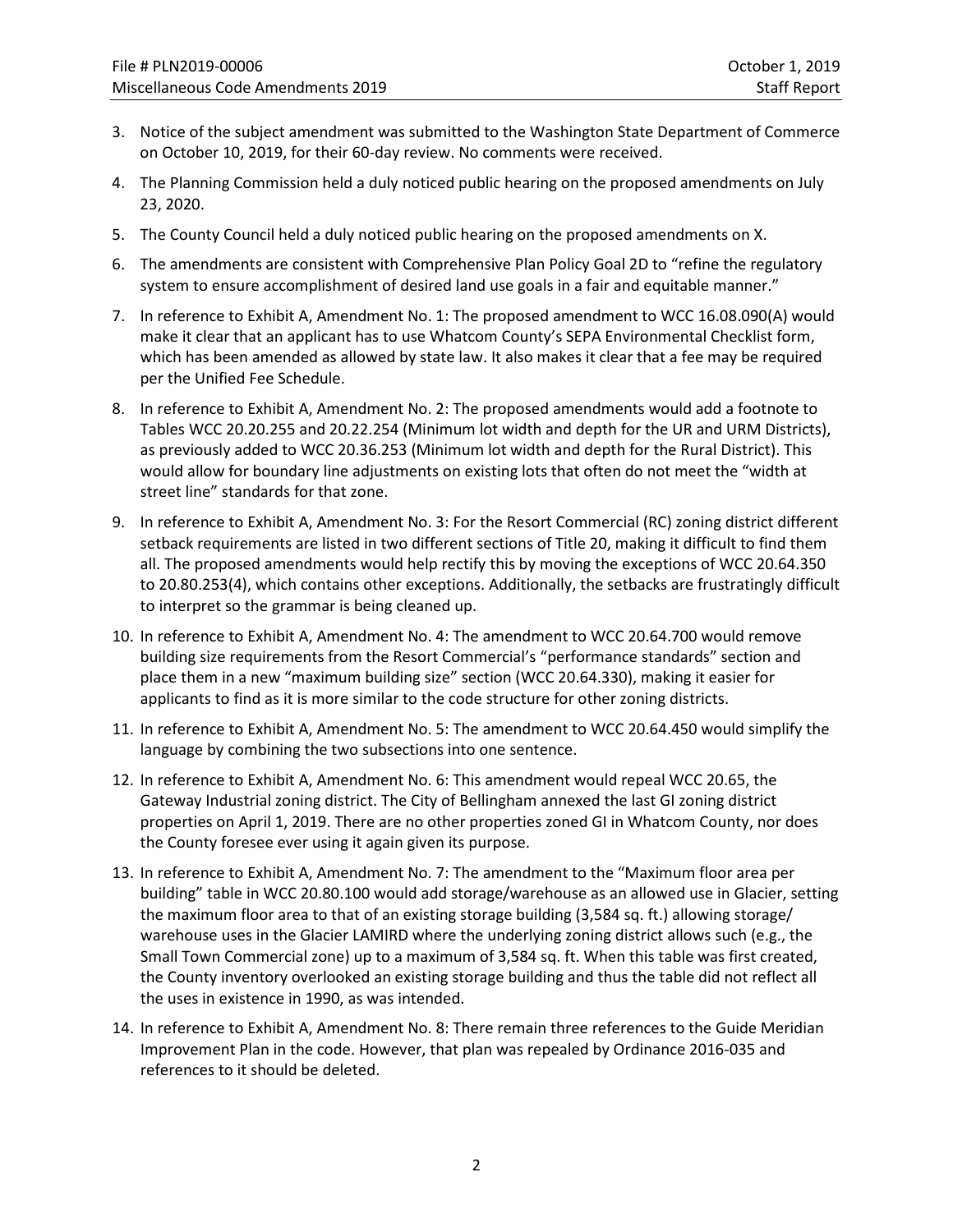- 15. In reference to Exhibit A, Amendment No. 9: The amendment to WCC 20.80.630, the Modified Thresholds for Stormwater Management Table, would require source control (i.e., using Best Management Practices to reduce pollution from non-point sources) for stormwater management systems where they are required.
- 16. In reference to Exhibit A, Amendment No. 10: Similar to those tables for the UR & URM districts, a footnote is being added to WCC 20.24.252 (Density and minimum lot size for the UR-MX district) where "conventional minimum lot size" indications "N/A." Otherwise when reviewing Lot of Record/Lot Consolidation requests, no applicant can meet WCC 20.83.070(2) "One or more of the lots in question does not meet the conventional minimum lot size of the applicable zone district."
- 17. In reference to Exhibit A, Amendment No. 11: WCC 20.83.110 contains a prohibition on making nonconforming lots more nonconforming through a Boundary Line Adjustment (BLA). However, this has led to instances of highly irregular lot lines, or the inability to preclude the need to impact critical areas. While in general making lots more nonconforming should be avoided, there are instances where it makes sense. The amendments to WCC 20.83.110 sets out the conditions where such would be acceptable, and would address and satisfy the intent of Docket Item PLN2014-00001.
- 18. In reference to Exhibit A, Amendment No. 12: Buildings in LAMRIDS are subject to maximum building sizes and it is unclear whether decks are to be included, or not, within the allowable floor area. This amendment to WCC 20.97.145 would exclude decks from the definition of floor area.
- 19. In reference to Exhibit A, Amendment No. 13: WCC 21.01.040(2)(b) allows an exempt subdivision with a minimum lot size of 20 acres, mirroring the state provision for exempt subdivisions. However, the Agriculture and Commercial Forestry zones have a minimum lot size of 40 acres. One could argue that this provision, then, would allow someone to create parcels of 20 acres in these Ag zone, contrary to our minimum lot size for that zone. The amendment to WCC 21.01.040(2)(b) would fix this.
- 20. In reference to Exhibit A, Amendment No. 14: WCC 20.40.255 requires that all parcels in contiguous ownership be consolidated for the purposes of the subdivision, short subdivision, or boundary line adjustment (BLA). In general, requiring lot consolidation is a good practice, as it prevents someone from doing multiple short plats in lieu of a subdivision, which gets them out of installing some infrastructure (roads, drainage, sewer, etc.) otherwise necessary for the number of lots being created. Yet, in some instances, primarily in the Ag zone where there are larger lots (40+ acres), someone who has undergone an exempt land division per WCC 21.01.040(2)(i) (one of the few ways allowed under state law to subdivide without having to comply with the subdivision rules) has to reconsolidate those lots if they want to do a simple BLA, which is not the intent of the exempt subdivision rules. In these cases, staff has resorted to advising applicants to transfer their adjacent parcels into different ownership (e.g., another family member). The amendments to subsection (4) would exempt lots created by exempt subdivision from this required consolidation. It would have no effect on smaller lots, as only 40+acre lots can be created in this fashion.
- 21. In reference to Exhibit A, Amendment No. 15: In processing boundary line adjustments, the County needs to ensure that the final lots have sufficient area to build a house (the most common economic use of property). However, for some reason there is language that exempts BLAs in the Agriculture zone from this requirement, even though the lots could be sold to someone wanting to build a home. The proposed amendment to WCC 21.03.060(1)(b) would prevent someone from adjusting a lot such that it doesn't have enough room to build on.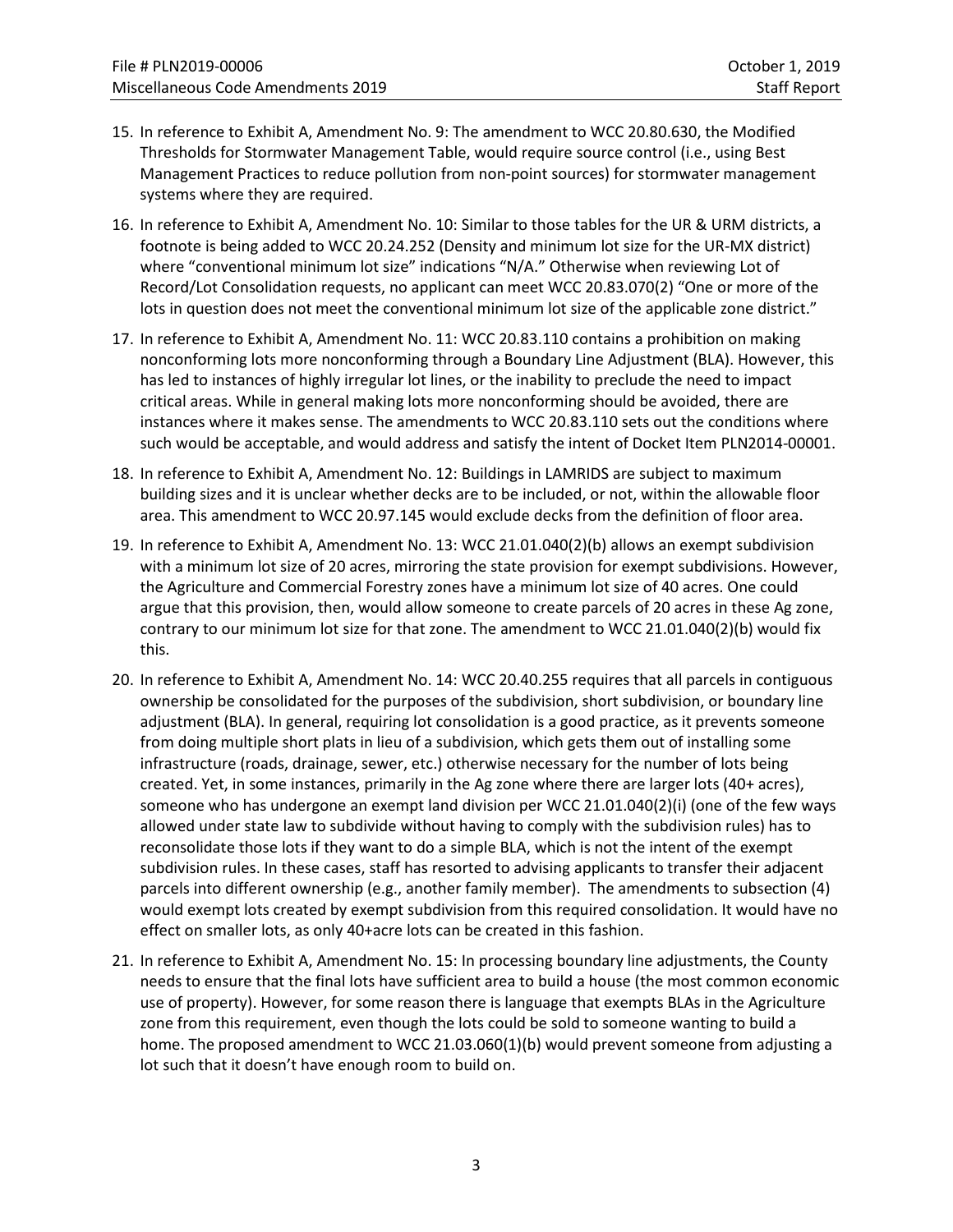- 22. In reference to Exhibit A, Amendment No. 16: While table 22.05.020 indicates that open record hearings are required both for Type III and IV applications and for appeals of Type I and Type II applications, the text for WCC 22.05.090 does not. This amendment would clarify this requirement.
- 23. In reference to Exhibit A, Amendment No. 17: This amendment would move the remainder of Chapter 20.84, which has to do with the processing of variances, conditional use permits, and administrative approval uses to Title 22 (Land Use and Development Procedures), Chapter 22.05 (Project Permit Procedures), as all processing mechanisms and criteria should now be in that Title. Chapter 20.84 would then be deleted in its entirety.
- 24. In reference to Exhibit A, Amendment No. 18: Throughout the code, various historic titles are used for the chief administrator of Planning and Development Services (director, administrator, zoning administrator, zoning official, etc.). Staff proposes to use "Director" throughout, and will continue to make these changes as we progress through future zoning amendments.
- 25. In reference to Exhibit A, Amendment No. 19: WCC 22.05.020, the Project Permit Processing Table, indicates that Whatcom County has an administrative shoreline conditional use permit. However, we do not; nor does the Shoreline Management Act or our own Shoreline Management Plan allow for them. This amendment would delete this nonexistent permit type from the table.
- 26. In reference to Exhibit A, Amendment No. 22: WCC 20.84.110 grants the Hearing Examiner the authority to grant variances from *all* provisions of Title 20 (Zoning Code). However, under state law variances can only be granted from dimensional standards, not uses, processes, etc. This amendment would better specify what variances can be granted for (i.e., the dimensional standards).
- 27. In reference to Exhibit A, Amendment No. 21: WCC 20.84.110 grants the Hearing Examiner authority to grant variances from all provisions of Title 22, which used to contain the Guide Meridian Improvement Plan but was repealed in 2019. Title 22 now contains permit procedures. As variances cannot be granted from processes, the reference to Title 22 should be deleted.
- 28. In reference to Exhibit A, Amendment No. 22: Planning and Development Services receives numerous variance requests for minor issues unlikely to have impacts on surrounding properties or people, in particular minor reductions to front yard setbacks or parking stall requirements so as to accommodate houses on challenging lots. The proposed amendments to WCC 20.84.100 (which would become 22.05.024 under Amendment # 19) and WCC 22.05.020 would create a new "minor variance" permit to be processed as a Type II Application. As such, public notice would still be provided wherein neighbors could comment and raise issues or objections, but there would be no public hearing: The decision would be made by the Director, not the Hearing Examiner. This would cut down on the time and costs to applicants for variances for which Planning and Development Services typically doesn't receive much public involvement.
- 29. In reference to Exhibit A, Amendment No. 23: The amendments to WCC 22.20.020 would make it clear that a submittal for a code interpretation has to be on one of our official forms.
- 30. In reference to Exhibit A, Amendment No. 24: The amendment to WCC 22.25.020 would make it clear that that Council has adopted a fee for code interpretations.
- 31. In reference to Exhibit A, Amendment No. 25: Last year when Council updated (and consolidated) the setback table (WCC 20.80.210) an oversight was made in regards to setbacks in the Agriculture Zone. The required setback for habitable structures on small lots from was inadvertently changed from 30' to 5'. Though it may be acceptable to have a non-habitable structure only 5' from an